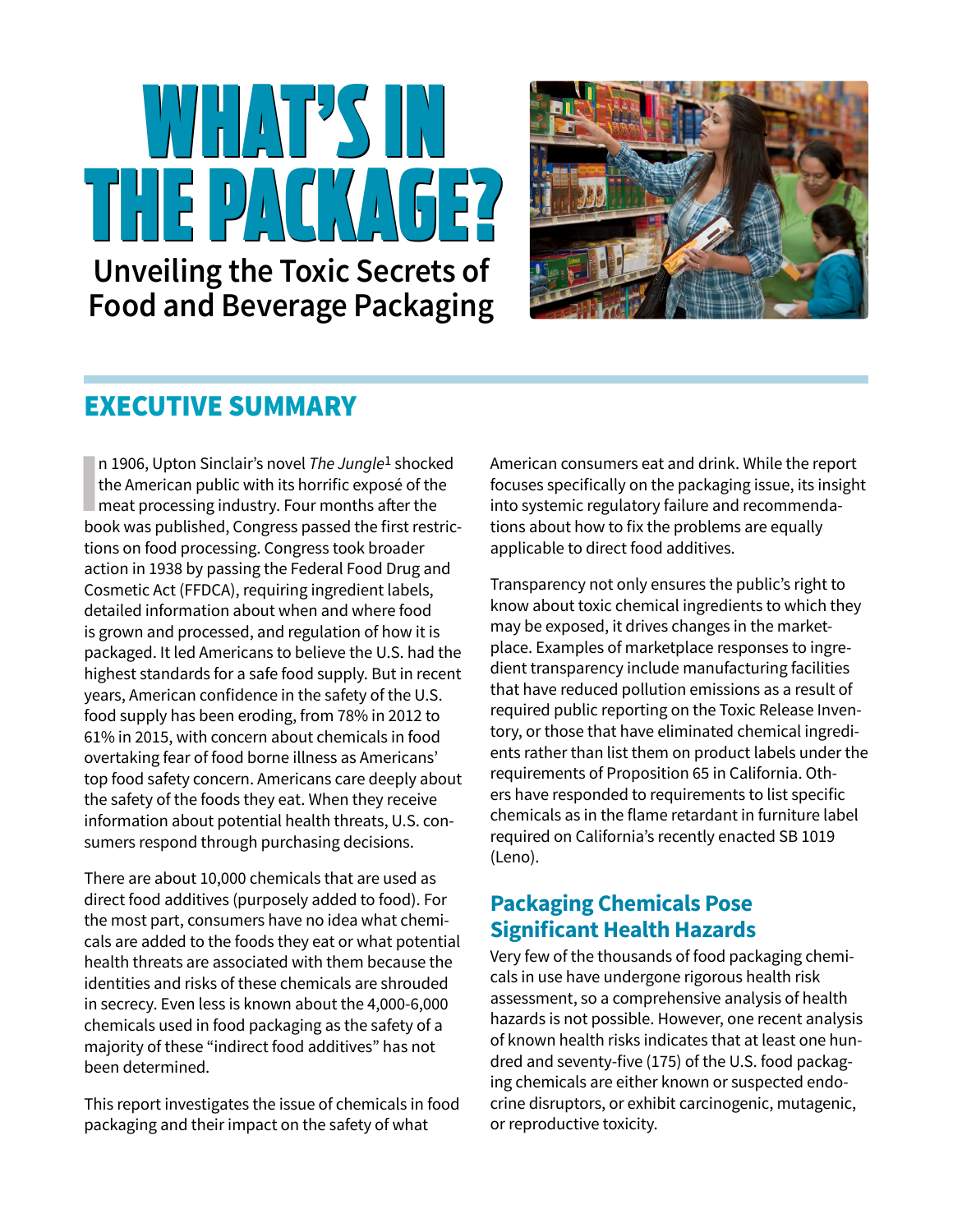*Endocrine Disruption.* Endocrine disruptors used in packaging include bisphenol-A (BPA), alternatives to BPA, phthalates, nonylphenol, styrene, fluorochemicals, and perchlorate. These chemicals are harmful at very low doses. The impacts include a wide range of reproductive effects — estrogenicity, inhibition of natural hormones, impaired fetal and sexual development, infertility, and diminished libido. Many food packaging endocrine disrupters are also associated with immunotoxicity, thyroid disturbance, diabetes, and obesity. Endocrine disruption can also lead to breast, prostate, and testicular cancer.

*Cancer.* Styrene is listed as a human carcinogen on California's Proposition 65 list, as are certain phthalates, including diisononyl phthalate (DiNP) and Di (2-ethylhexyl) phthalate (DEHP), and benzophenone, a chemical used in some packaging inks. Fluorochemicals and BPA are associated with breast, kidney, testicular, prostate, and other cancers.

*Other Health Impacts.* In addition to endocrine disruption and cancer, many chemicals used in food packaging are linked to other health impacts, such as: cardiac toxicity, liver damage, low birth weight, pulmonary effects such as asthma, impairment of neurological development in the fetal and infant brain, and thyroid function.

## **Packaging Chemicals Contaminate Food and the Environment**

*Chemical Migration.* A wide body of research demonstrates that chemicals migrate from packaging into food. That is why these chemicals are defined as food additives under the FFDCA. This paper highlights evidence of bisphenol-A in canned infant formula; di(2-ethylhexyl) adipate (DEHA) migrating from PVC film into cheese; fluorochemicals transferred from food packaging paper and fiberboard into foods; phthalates migrating from paperboard into infant food and exceptionally high levels found in school meals; formaldehyde, acetaldehyde, metal antimony, polybrominated diphenyl ethers leached into water from polyethylene terephthalate (PET) water bottles; and volatile organic chemicals migrating as gases from secondary packaging (for example, cereal boxes) through plastic or coated paper bags.

**Significant Presence in Humans.** Food packaging chemicals are widely present in the U.S. population, including BPA found in 92% of children (at least six

years old) and adults in the United States. Ten of the 15 phthalates, as well as perfluorooctanoic acid (PFOA) and perchlorate, were detected in virtually all samples according to a recent national study.

**Food Consumption as Chemical Exposure Pathway.** While food is but one of many possible exposure sources for widely used chemicals, it is a significant one. EPA found that food appears to be the primary route of exposure to BPA, although its use in food accounts for less than 5% of the BPA used in this country. Several studies have also identified diet as an important contributor to exposure too phthalates and perfluorinated compounds, particularly PFOA and perfluoroctane sulfonate (PFOS).



**Packaging chemical exposure is a social and environ***mental justice issue.* Fresh, unpackaged food is often beyond the financial or physical reach of many populations in the U.S. Areas with less access to healthy foods are, on average, lower-income, and home to communities of color, when compared to areas with greater access.

#### **Environmental Contamination and Wildlife Effects.**

Containers and packaging of all types (including food packaging) account for 30% of the nation's municipal solid waste stream. The presence of packaging chemicals in the aquatic environment is documented and known to contribute to environmental endocrine disruptor loads that are impairing sexual development and function in aquatic and amphibious wildlife, affecting reproduction and exerting estrogenic effects on both vertebrate and invertebrate wildlife species, and causing feminization of many fish and wildlife species.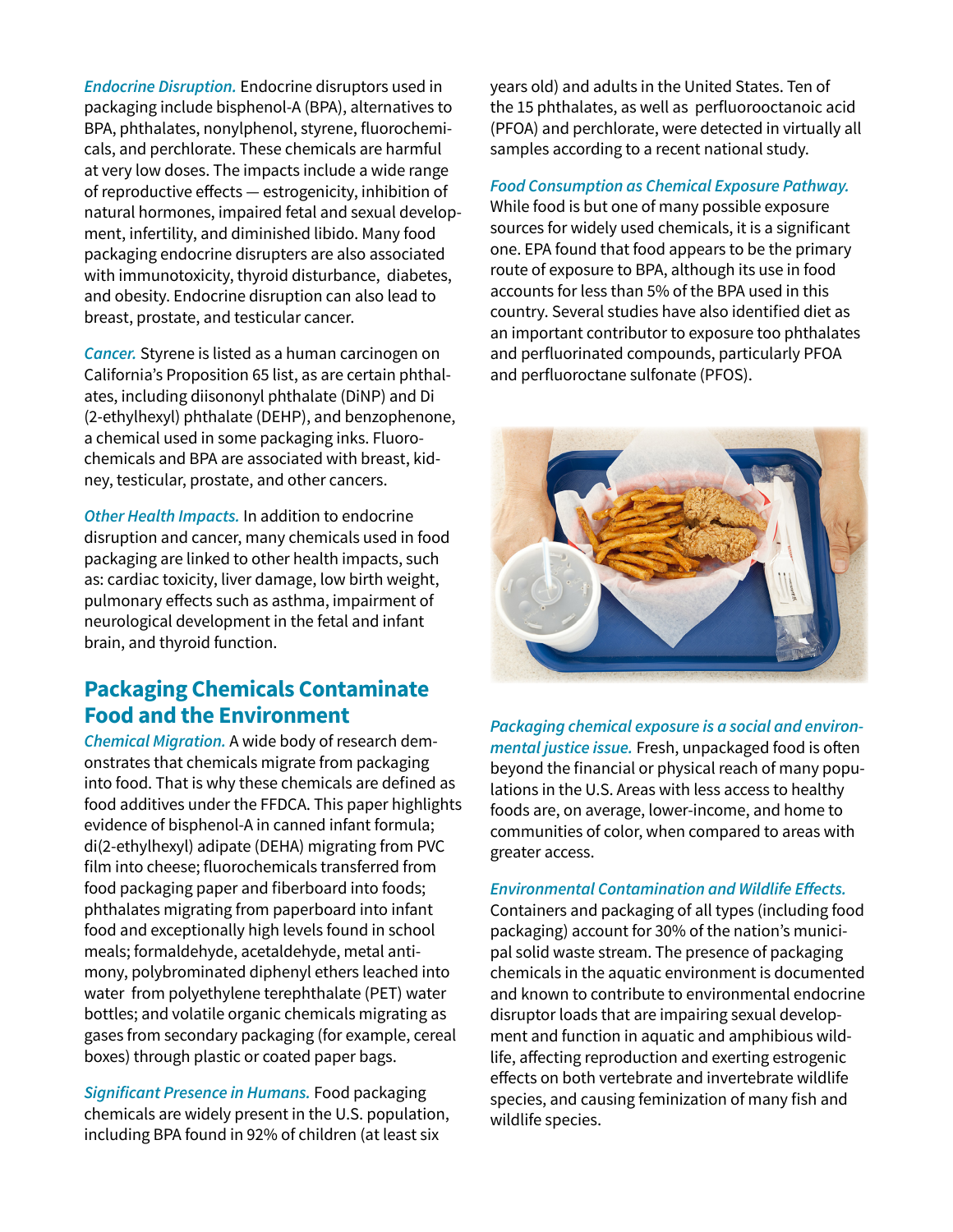## **Regulatory Failure**

The federal Food and Drug Administration (FDA) is charged with regulating chemicals in food packaging. Under the 1958 Food Additives Amendment to the FFDCA, chemicals in food packaging are defined as indirect food additives, those likely to be consumed after migration out of the package or from other contact. Originally, the FDA reviewed applications or petitions, under the **Indirect Food Additive** program in which the FDA reviewed the safety of each chemical and the public had an opportunity to provide comment. But nearly 3,000 of the 4,000 chemicals approved through this means lacked any basic toxicological evaluation and those approvals are now decades old. The FDA considers carcinogens present in products at five parts per billion or less than one percent to be below the "Threshold of Regulation," although carcinogens can cause harm at much lower levels.

In 1997, the FDA eliminated the time-intensive indirect food additive petition process and developed **Food Contact Substance (FCS) Notifications**  whereby industry submits a notice, FDA has 120 days to respond, and posts a notice of the decision, leaving no opportunity for public comment or review. Approximately 701 substances have been allowed under this FCS notification program. These notices are confidential, making them more appealing to industry. But the primary regulatory option in use today is the **Generally Recognized as Safe (GRAS)**  determination. Established by a 1958 amendment to the FFDCA, the GRAS designation was created to exempt common food ingredients (spices, oils, vinegars, etc.) from regulation as additives. Three main categories of GRAS determinations include:

- common food ingredients in use before 1958 (commonly of biological origin),
- manufacturer self-determined GRAS substances (manufacturers make the safety determination on their own, without agency oversight or even notice), and
- those determined to be GRAS by an association expert panel (the panel is selected and convened by an association to evaluate safety of a substance) — no notice to the agency required.

By far the most popular methods manufacturers employ for getting a GRAS determination are the self-determination process (1,000 substances) and the associated expert panel route (2,700 substances). The GRAS program is one of the most egregious examples of meaningless federal regulation. Leaving it up to manufacturers to make safety determinations or to experts chosen by a manufacturer, and not requiring notice or oversight by the regulatory body, doesn't just cut the public out of the review process, it eliminates the regulators themselves.

## **What's in the Package is a Secret**

Trade secret laws allow companies to keep various types of information confidential, largely as a protection from competition. While some of this is a legitimate need in a global marketplace where patents and copyrights cannot be relied on to protect a company's competitive advantage, trade secrets can clash with public safety and environmental protection, including the right to know what the ingredients are in the foods one purchases. A case in point is the ability of companies to hide the list of chemicals in products, either completely or behind vague phrases such as inert or inactive ingredients, food coloring, fragrance, and flavoring, even if these substances pose a threat to health or the environment. Yet the lack of chemical ingredient disclosure has become indefensible over time, even from the business perspective. Modern technology often enables companies to back-engineer their competitors' products and identify chemical components.

The FDA's regulation of food packaging chemicals allows ample protection of corporate trade secrets, even with GRAS chemicals that are supposed to be well known and publicly recognized as safe. Some manufacturers maintain trade secrets on GRAS ingredients. Trade secret protections create a kind of "Catch-22." Although GRAS determinations are supposed to be based on publicly available safety information, manufacturers do not have to disclose either the identity of the chemical for which it has made a GRAS determination or the safety information upon which they based their decision.

## **California's Limited Framework for Reducing Chemical Hazards from Packaging**

The foundational statute in California that grants regulatory authority over food and food packaging ingredients is the Sherman Food, Drug, and Cosmetic Law